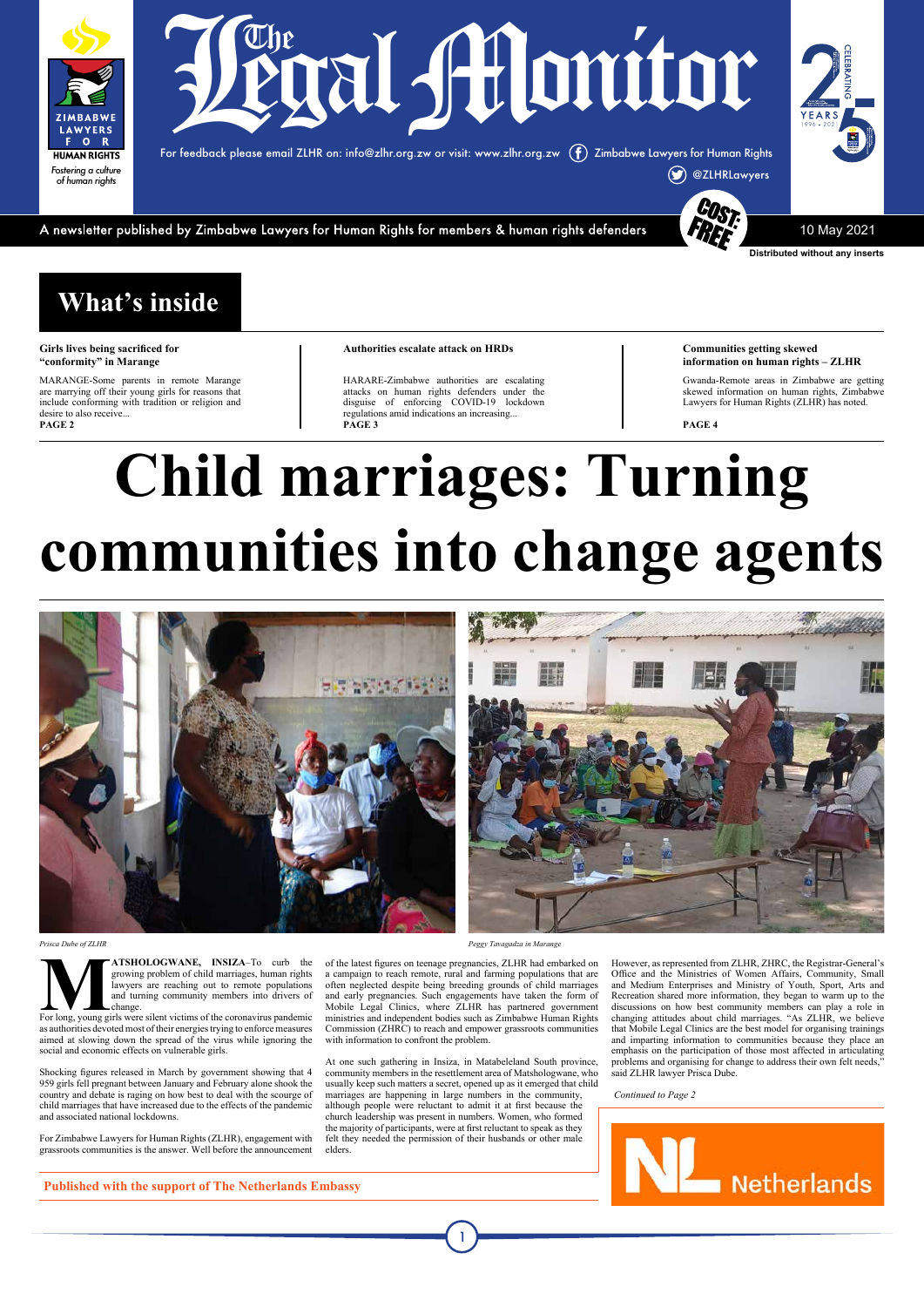

Follow us on Twitter @ZLHRLawyers

# **Girls lives being sacrificed for "conformity" in Marange**

**MARANGE-**SOME parents in remote Marange are marrying off their young girls for reasons that include conforming with tradition or religion and desire to also receive dowry (lobola) Zimbabwe Lawyers for Human Rights (ZLHR) are marrying off their young girls for reasons that include conforming with tradition or religion and desire to also receive dowry (lobola) Zimbabwe Lawyers for Human Rights (ZLHR) has been told by villagers.

The sad reality being perpetuated by a stagnant religious and traditional belief system has seen girls drop out of school at a very young age, married off to older men and caused them to forgo potentially prosperous lives outside the forced unions.

According to deliberations at the mobile legal clinics organised by ZLHR and Zimbabwe Human Rights Commission (ZHRC), poverty has also been playing a central role in this unfortunate cycle. Some parents are choosing to marry off their daughters with the hope they get a better life from their husbands after failing to offer that themselves.

"Given the poverty of some populations and the lack of schooling for girls, many parents give in to the pressure. When parents do not have enough money to raise their children or to ensure their

#### asked not to solemnise these unions. **Information on Children's Rights new to us, Manama villagers tell ZLHR**



**MANAMA-Zimbabwe Lawyers for Human Rights**<br>
(ZLHR) might have to attend to villagers in<br>
Manama for a second time after they requested time<br>
to digest "new information" they had just received<br>
from the legal practitioners (ZLHR) might have to attend to villagers in Manama for a second time after they requested time to digest "new information" they had just received from the legal practitioners on children's rights.

"Extreme poverty may drive some parents to marry off the girl child to relieve the burden of supporting a large family and allow the married daughter to have "a better life" with a husband who has the means to look after her. On top of the economic aspect, culture and religion also plays a decisive role. Parents send their daughters to be married as a result of wanting to conform to customs or out of necessity to receive the much-talked-about dowry," said Tavagadza.

In traditional societies and some religious sects in Marange, people think it is permissible for elderly men to marry young girls. Young girls are frequently pledged or forced to marry, although both pledging in marriage and forced marriage are criminal offences.

ZLHR added that: "Parents are encouraged to marry their daughters off when they become pregnant prematurely." Delegates at the meeting drawn from surrounding Torera, Taguta, Maponde, Chipiro, Dzoma, Chikuni and Nyamadzawo villages of Mafararikwa community in Manicaland province resolved to disseminate information on the illegality of marrying their daughters within other communities in the province.

> Said ZLHR: "Communities' lived realities have a way of adding true value to the work of ZLHR and honest engagements result in parties addressing the felt needs of the communities as the Manama suggestion of rights literacy materials is worth pursuing so that children have appropriate legal based information on child marriages, age of consent and where to report violations if there are any in the community.'

They encouraged law enforcement agencies to also be vigilant in maintaining such laws in their areas while marriage officers were

**MARANGE-Child marriages prevalent in remote**<br>Marange cannot be tackled by a single approach<br>but require a multi-pronged approach, the<br>Zimbabwe Lawyers for Human Rights (ZLHR) Marange cannot be tackled by a single approach but require a multi-pronged approach, the Zimbabwe Lawyers for Human Rights (ZLHR) has learnt.

Villagers drawn from Humbane, Magaya, Bethel, Fumukwe and Mnyambezi villages of Manama community in Gwanda South, Matabeleland South, had underwent human rights training under ZLHR's Mobile Legal Clinics.

#### schooling, marrying their children is often a tempting alternative," said Peggy Tavagadza of ZLHR. **Marange proposes multi-pronged fight against Child Marriages**

A marked improvement in terms of understanding rights and responsibilities was realised with villagers grabbing simplified copies of the Constitution and more material on roles of the police and Zimbabwe Human Rights Commission (ZHRC).

After engaging the Manama community, village heads suggested a second session be planned where villagers would come with grievances they needed legal advice on, after interacting with the material and information shared by ZLHR.

"The traditional leaders availed an open invitation to ZLHR by saying most of the information was new and the community needed to digest it. The traditional leaders said that it was possible that the cases people were sitting on would be reviewed after a second bigger engagement," said ZLHR.

The factsheet on the Right to Education, Duty of Police and ZHRC, a simplified Constitution and materials on COVID-19 were shared with an appetite for more displayed by villagers who vowed to seek more materials in Bulawayo.

ZLHR heard stories of undocumented children of school-going age

who were failing to register and scary issues of rape perpetrators walking scot-free in the area due to little to no information on how to deal with them.

56 year-old Marvis Ndlovu, grandmother to a six-year old unregistered child who had been failing to get a birth certificate for her grandchild despite possessing a birth record was advised to visit Gwanda's registry offices.

The mother of the six-year old child is based in South Africa and has not been in the country for the past five years.

This came out during a Mobile Legal Clinic (MLC) outreach and training, conducted by ZLHR and Zimbabwe Human Rights Commission (ZHRC) in Marange recently.

Attended by councillors, village health workers, care givers, traditional leaders, religious leaders and villagers from Dhaisi, Mafararikwa, Seri, Pamhidzai, Nzvenga and Chaangira village, the training sought to come up with possible solutions to the scourge that bedevils this remote community.

Besides educating parents, religious and traditional leaders who sometimes base these marriages on faith and culture, ZLHR learnt there was need for girls to be mobilised and capacitated to determine how they want their future to pan out.

ZLHR noted traditional and religious leaders in these areas were the most important in terms of promoting change. A buy-in from them was a welcome development.

"Early and forced marriages are driven by multifaceted issues and challenges. The approach to ending it must likewise be multipronged. This means engaging all relevant sectors, including education, health, sexual and reproductive health and rights and

economic empowerment or poverty reduction. Child protection and gender equality should provide the foundation for all interventions," reads ZLHR's report after the meeting.

"There is need to mobilise the children, especially girls, so that they have the capabilities to determine their own futures, especially choices about if, when and whom they marry," ZLHR said.

"The programme must be evidence-based and child-centred. Multilevel approaches empower girls with the information, skills and services they need to be healthy, educated and safe, helping them make a successful transition to adulthood," ZLHR's report stated.

A mapping of the area indicated girls are dropping out of school and being married off at a very early age with cases of poverty, domestic violence on a steady rise.

ZLHR added: "Daughters are sometimes married off to reduce their



perceived economic burden and their bride price is used by families as a means of survival."

"Girls from Zimbabwe's poorest households are more likely to marry before the age of 18 than girls living in the richest households. Many dropout of school because their parents cannot afford to pay school fees, which in turn puts girls at a higher risk of being married off," ZLHR said.

"Members of the indigenous apostolic church reportedly encourage girls as young as ten to marry much older men for "spiritual guidance. Men in this church are reportedly entitled to marry girls to shield them from pre-marital sex, with girls becoming second or third wives in polygamous marriages. If a girl engages in premarital sex, is seen with a boyfriend or returns home late, she is sometimes forced to marry to mitigate the shame. Some who fall pregnant choose to enter customary marriages because they are afraid their family will abuse them for dishonourable behaviour," said ZLHR.

It has been noted that there is an inherent imbalance of power in these relationships, which is often linked to domestic violence.

In addition to the physical danger this presents to women and girls, violence can also have lasting psychological implications on girls' and women's mental health.

"Women married as children have, on average, lower levels of education than those who marry after the age of eighteen, trapping them in a cycle of poverty, vulnerability to domestic and sexual violence and poor health outcomes," said ZLHR.

 $\overline{2}$ 

#### *Continued from Page 1*

Mobile Legal Clinics have helped to enhance knowledge on constitutional provisions relating to children and improved appreciation of the ills of child marriages as well as creating a platform to discuss collective roles and responsibilities on ending child marriages in the community and the country as a whole.

Dube said there is need for constant engagement with communities as well as regular sharing of materials and literature on rights and responsibilities of children, the legal framework of Zimbabwe on protection of children, laws on child marriages and what communities must do to curb the scourge, economic, social and cultural rights awareness and how to hold duty bearers accountable.

#### **Turning communities into change agents**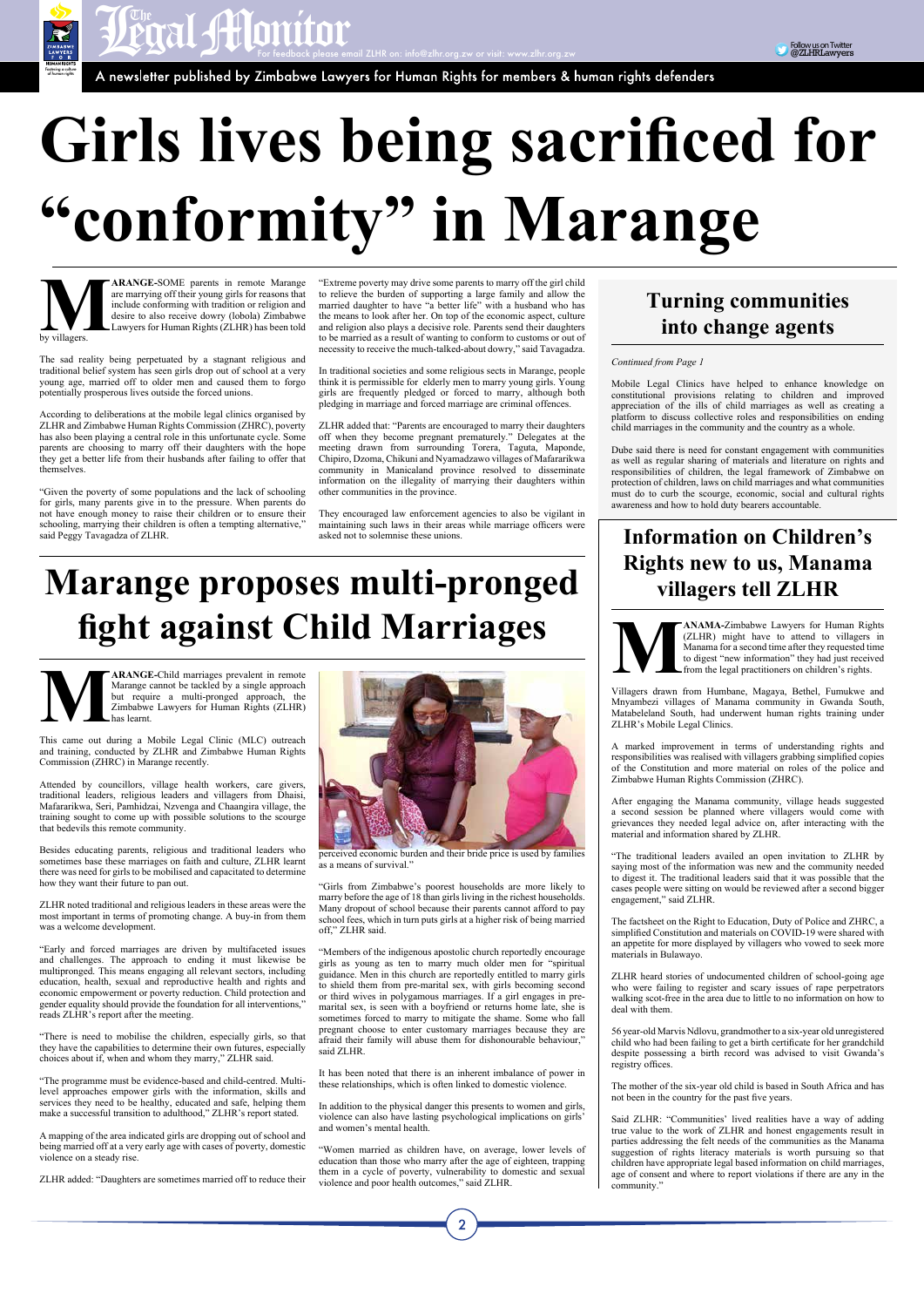**HARARE-A** case before the Constitutional Court challenging the legality of marriage laws has put the issue of child marriages under the spotlight.<br>Statistics show that the odds are heavily tilted against girls, challenging the legality of marriage laws has put the issue of child marriages under the spotlight.

Statistics show that the odds are heavily tilted against girls, who are often forced to marry at much younger ages than their male counterparts. Emmily Naphambo, an official with Plan International's southern Africa region, says her organisation, which fights to protect the rights of children worldwide, regards Zimbabwe as among the "hot spots" for child marriages.

"We have very high prevalence of child marriages - second from South Asia. As a region we are at 37 percent, but within that region we have hot spots with countries with much higher prevalence rates which are much higher than 37 percent. For example in Malawi, in Mozambique, in Zimbabwe, in Zambia, in all these countries the prevalence rates are pretty close to 50 percent; which is high. We are talking of for every 100 girls, 50 of them are already married by the time they are 18 years old."

Official government figures show that it is girls who often bear the brunt of child marriages. According to the 2014 Zimstat Multiple Indicator Cluster Survey report, five percent of women aged between 15 and 49 years were first married before the age of 15 years. Compare this with 0,3 percent for men in the same age group.

Human rights advocates agree that while marriage laws present a challenge, more needs to be done to protect social, economic, cultural and religious rights of the girl child to stem this disturbing pattern. "Child marriage has implications for the social development of child rights in terms of low levels of education, poor health and personal autonomy. A lack of education means that young wives lack knowledge about sexual relations, their bodies and reproduction, an issue exacerbated by the cultural silence surrounding the same," said human rights lawyer Tendai Biti, who is representing two victims of child marriage who are challenging marriage laws in

It doesn't end there. According to the same report, one in three women aged between 20 and 49 years were first married before attaining the age of 18 years. The figure is less than one in 20 for men in the same age group.

Nearly one marriage in every four (24.5 percent) includes a young woman aged between 15-19 years. For men it is 1.7 percent, according to the Zimstat report.

**HARARE-In another classic example of authorities abusing lockdown restrictive regulations to clampdown on citizens' rights, a Harare Polytechnic College student Yolanda Musithu was recently suspended for hugging a colleag** lockdown restrictive regulations to clampdown on citizens' rights, a Harare Polytechnic College student Yolanda Musithu was recently suspended for hugging a colleague inside the campus premises.

the Constitutional Court.

"This clearly denies the girl child the ability to make and form decisions about sexual relations, planning a family, and her health. Further, early marriage results in a likely low level of education and life skills increasing vulnerability to abuse and poor health and therefore deepened poverty. There is no question that child marriages are largely as a result of economic, cultural and social issues. Indeed in Zimbabwe, it is well accepted that poverty is at the epicentre of causing early child marriages," he said.

One of the girls challenging the marriage laws at the Constitutional Court, Ruvimbo Tsopodzi, said her life was testimony of how child marriages bred a vicious cycle of poverty.

"Whilst I accept that my life has been a write off, I am seriously concerned about the life of my son. He has no prospects of success in life. His father is a drunkard and I am a poor, uneducated woman. It means that my son is going through the same cycle of poverty and hopelessness which is arresting me and which, as a matter of fact, also arrested my parents," said Tsopodza.



# **Zim child marriages hot spot**

## **Student suspended for hugging, ZLHR to the rescue**

According to a suspension letter, which was served to Musithu on 22 March by Harare Polytechnic authorities, she was seen by the college Principal Tafadzwa Mudondo hugging a fellow student Blessing Pasipanodya, conduct which the institution said was in violation of World Health Organisation, government of Zimbabwe and Harare Polytechnic regulations.

"You, Yolanda Musithu, a student at Harare Polytechnic doing National Diploma in Office Management violated WHO, government and Harare Polytechnic COVID-19 regulations. You were caught by the Principal on 22 March 2021 hugging Blessing Pasipanodya, an NC DDT student. This was in direct violation of WHO, government and institutional standing against COVID-19 regulations," reads part of Musithu's suspension letter.

"The institution conducted health education on COVID-19 through posters on notice boards and at entrances but you opted to ignore these regulations," further reads the letter.

But Zimbabwe Lawyers for Human Rights moved with speed to rescue Musithu by dispatching its lawyer Godfrey Mupanga who filed an urgent chamber application at Harare High Court seeking an order to compel Harare Polytechnic to allow Musithu access to the college, attend classes and be granted all rights and privileges enjoyed by all students for the National Diploma in Office Management.



In response to the filing of the urgent chamber application, authorities at the institution served Mupanga with a letter lifting Musithu's suspension. Musithu's urgent application had been set down for hearing before Justice Davison Foroma.

However, Mudondo in his letter said the institution had resolved to lift Musithu's suspension after consultations with Ministry of Higher and Tertiary Education. The move by Mudondo resulted in lawyers representing Musithu and Harare Polytechnic agreeing to a settlement and the withdrawal of the urgent chamber application.

Musithu is one of several female human rights defenders who in recent months have challenged Zimbabwean authorities on their flagrant use of COVID-19 regulations to suppress citizen's fundamental rights and freedoms.

3

## *Girls more prone to abuse than boys*



*Beatrice Savadye, the director of Real Open Opportunities for Transformation Support distributing sanitary wear to girls at Marikopo Secondary school in Seke in October last year*